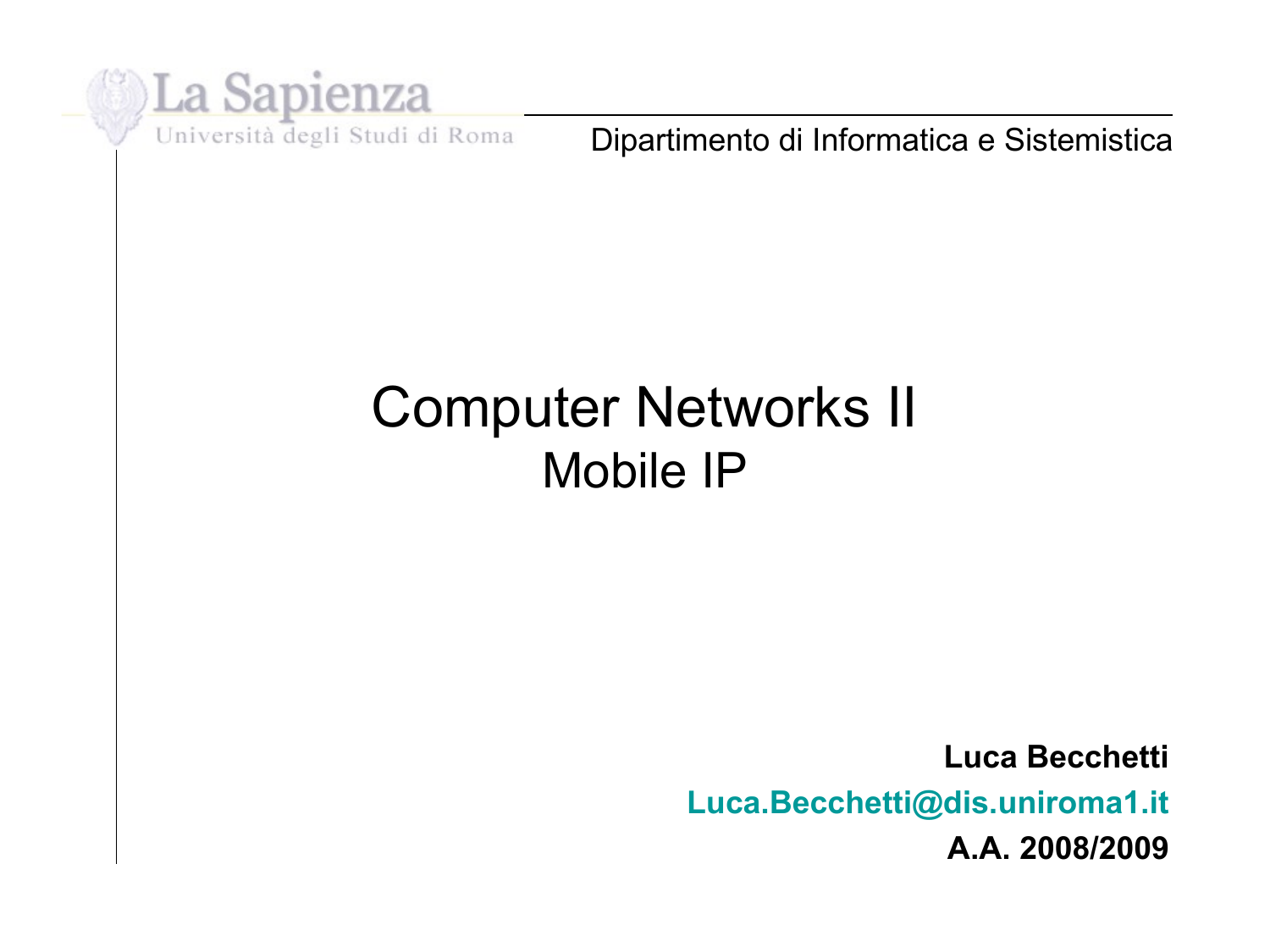# Mobile hosts

- Wireless or wired mobile devices
- Connection the network:
	- Wireless LAN
	- Cellular networks
	- Satellite networks
	- LAN
	- ….
- A home network offers IP connectivity
- IP mobility considers mobility over different networks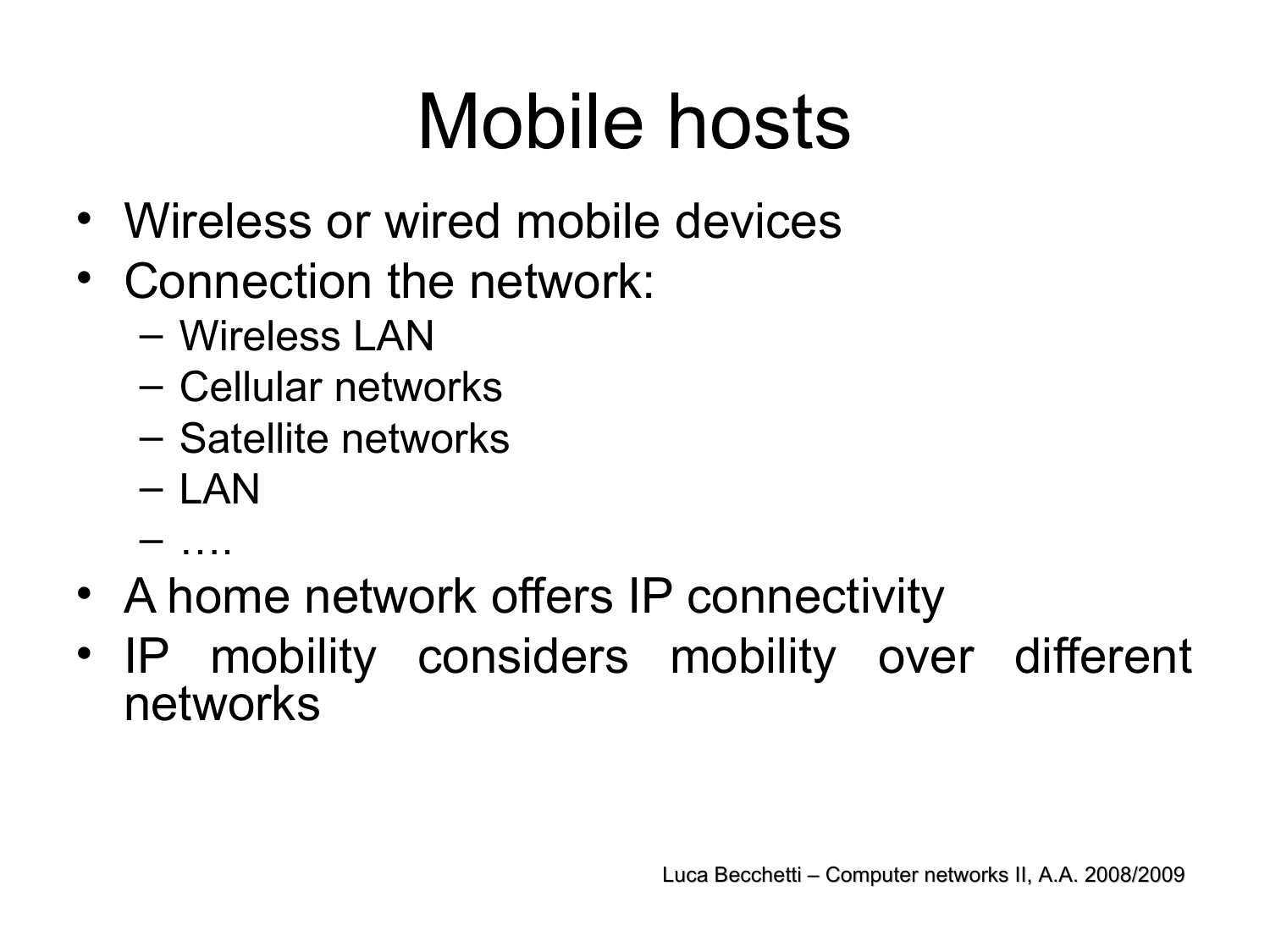### Naive options

- 1. Modify host IP address:
	- Implies reboot of network services and loss of transport connections
- 2. Propagation of host-based routing information
	- Requires routing tables of size equal to number of hosts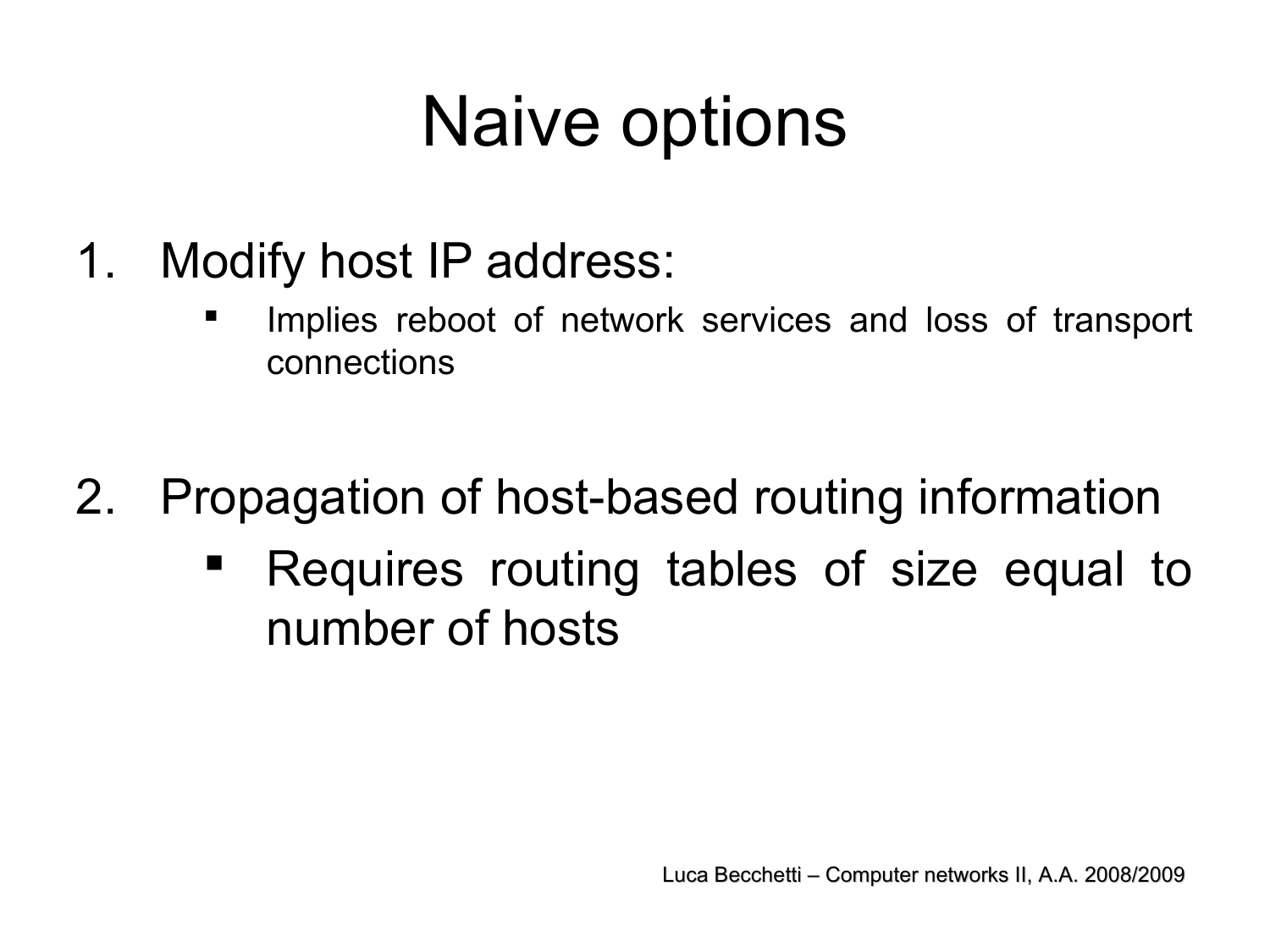# **Requirements**

- "Connectivity anytime anywhere…"
- No modification of SW on *fixed* devices
- Mobile host movement transparent for remote application
	- E.g., TCP connections persist
	- *Consequence*: fixed IP address or equivalent solution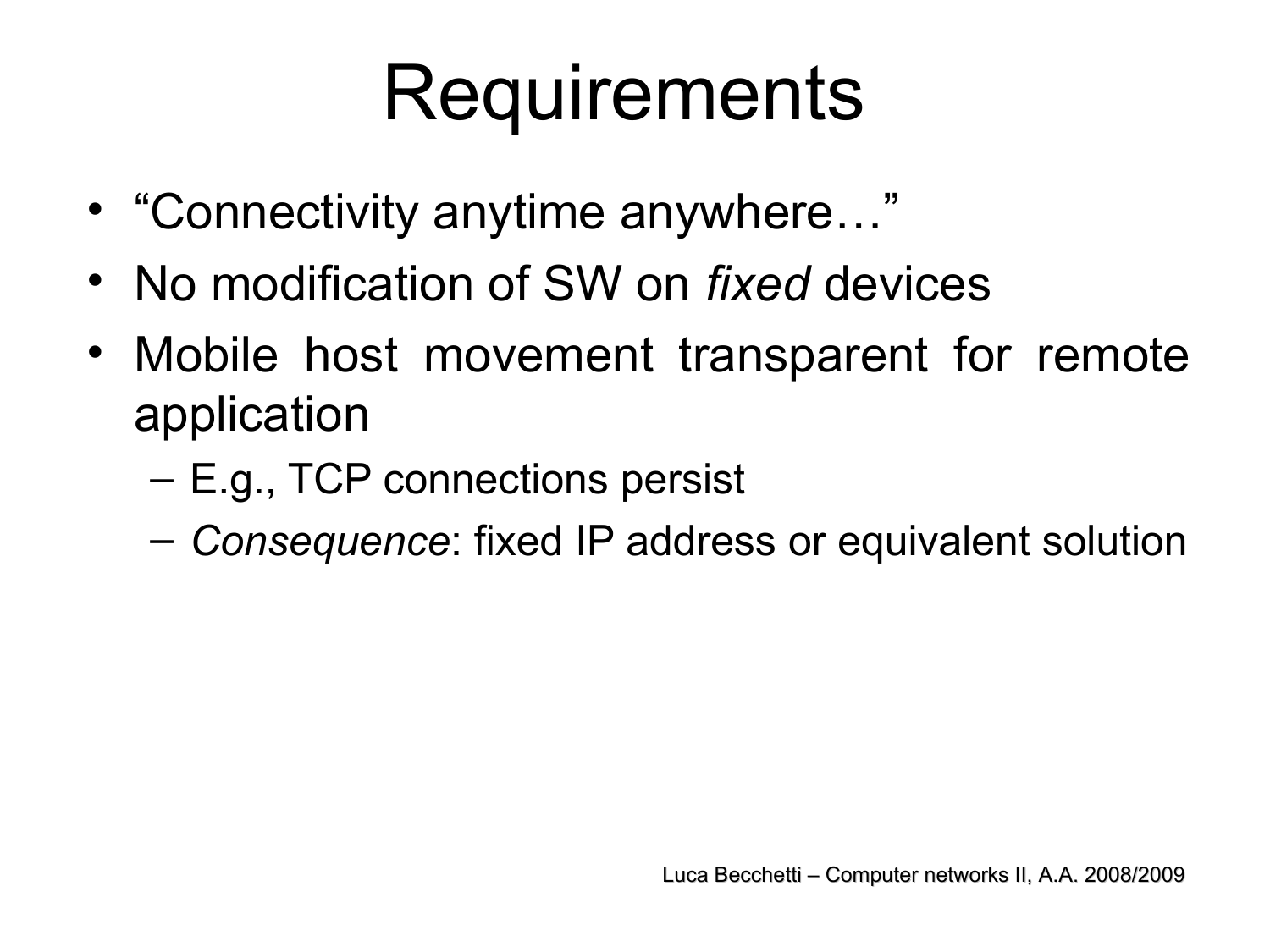# Mobile IP

- Transparent to applications and transport protocols
	- *Assumption*: mobile host has a permanent address
	- **Host keeps address when moving**
- Interoperability with IPv4 standard
- Scalability
- Security, authentication of mobile hosts when outside home network
- Macro mobility (possibility of working outside of home metwork)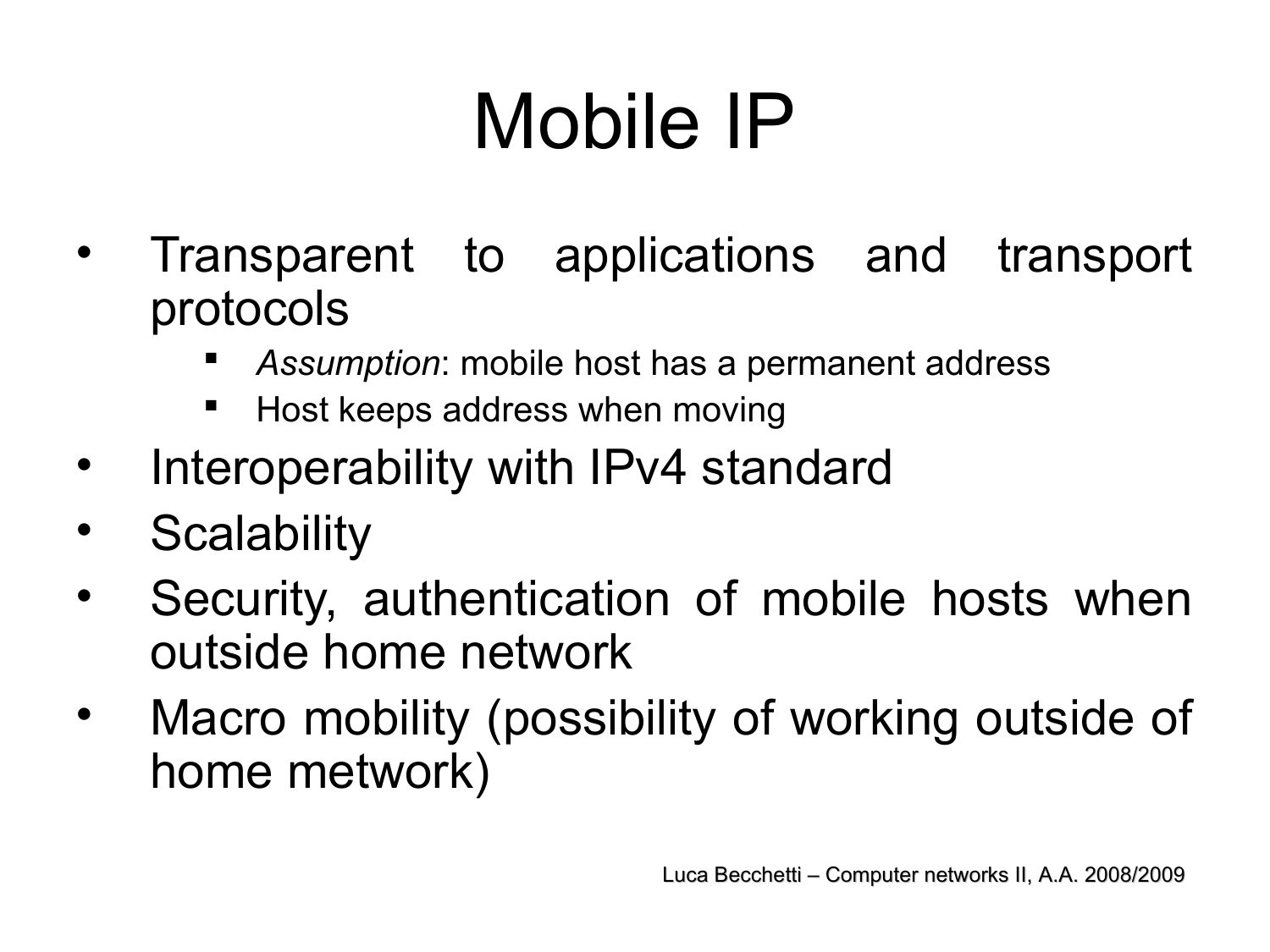## Overview of approach

- Mobile host has a *home address*
	- Home network
	- Home agent -> must implement new functionalities
- Other hosts send packets to *home address* 
	- Mobile host appears as always having home address

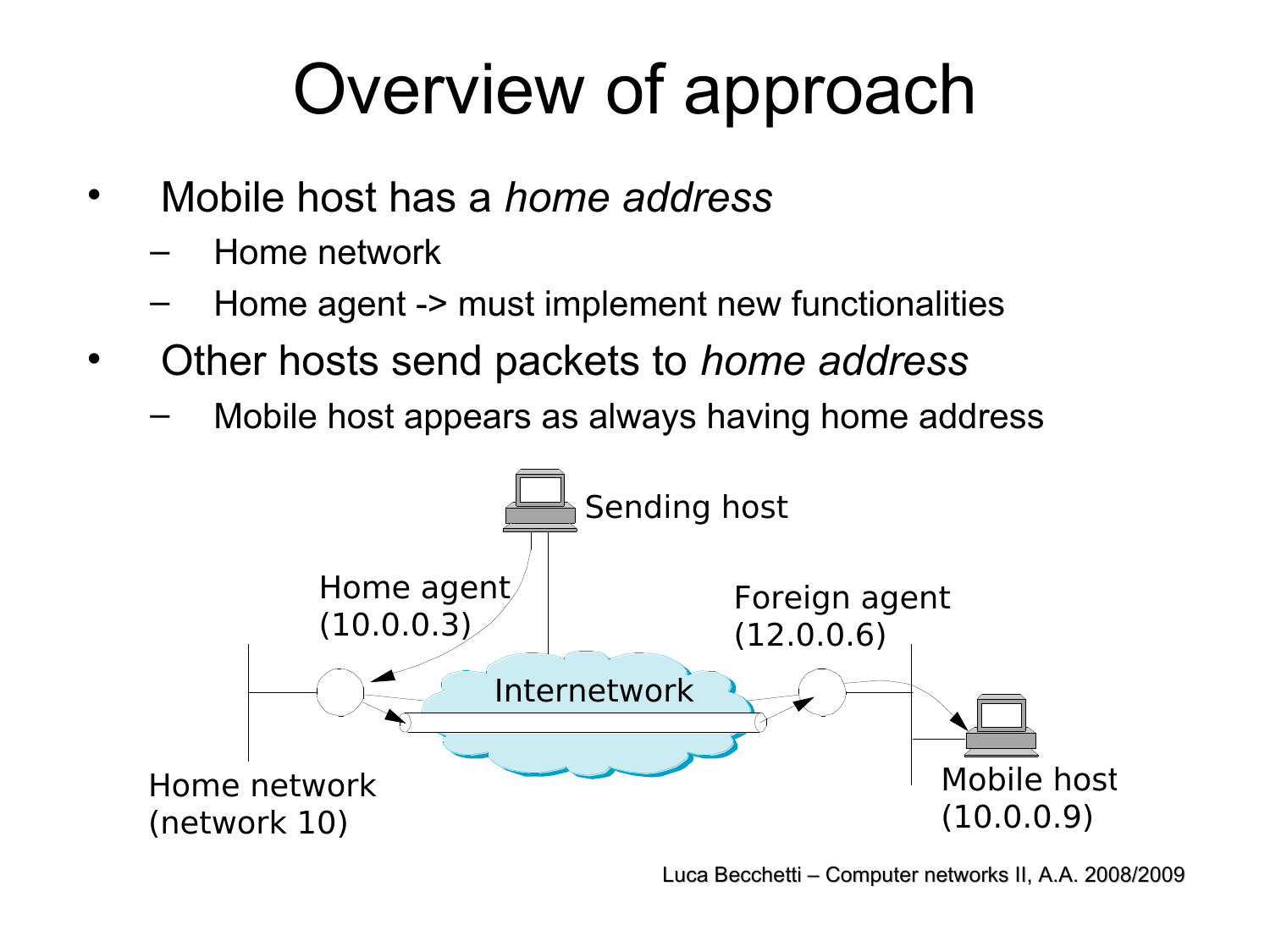### Overview/cont.

- A *foreign agent* often present
	- Special router in network where mobile host has temporarily moved (**foreign network**)
- Home and foreign agent periodically send message to announce their presence to mobile hosts
	- These message can be sent upon request of mobile host

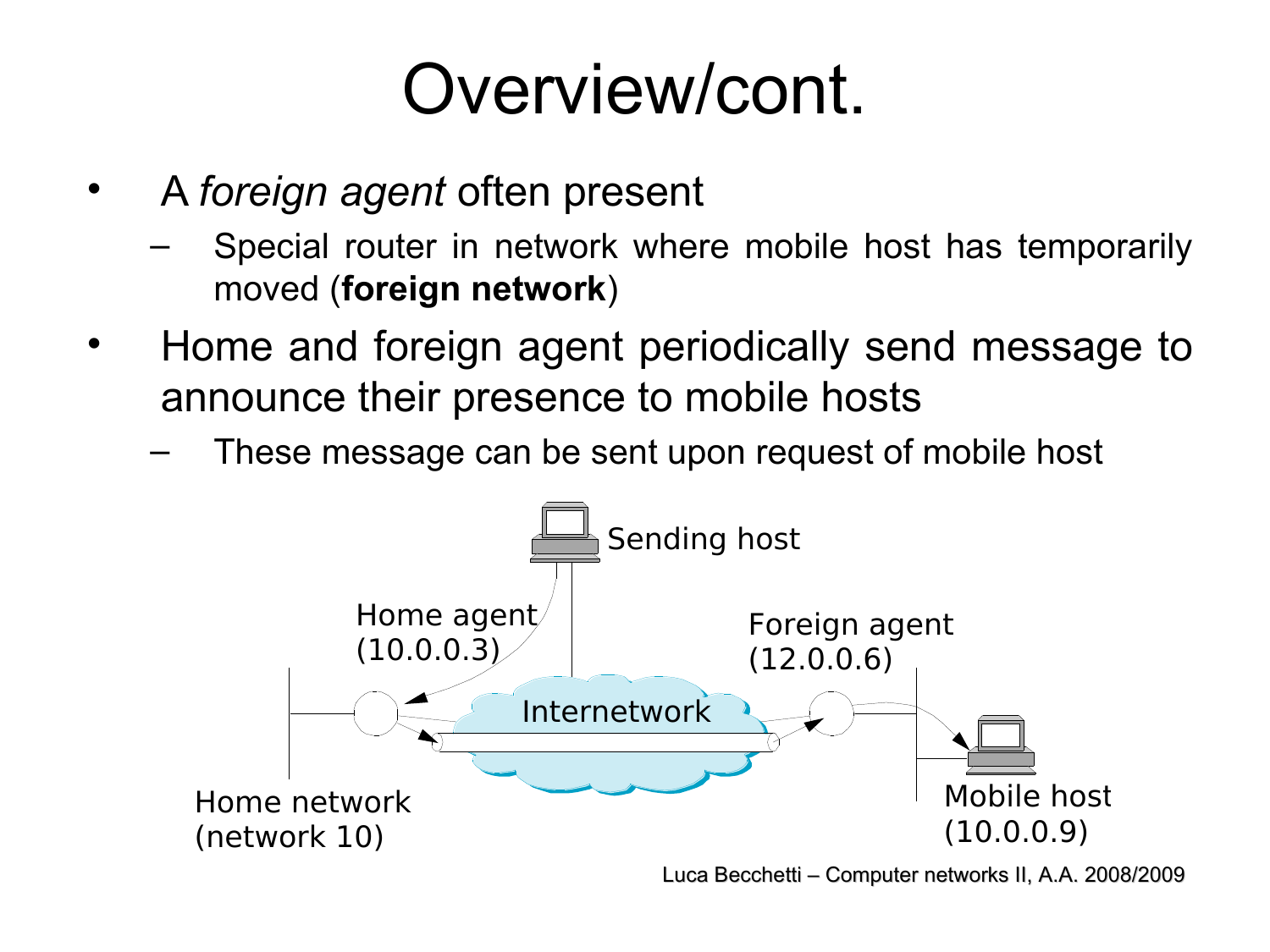# Rest of lecture

- Move detection
- Mobility agent advertisements
- Mobile host address
- Registration
	- Foreign agent
	- Home agent
- Packet transmission/receipt
	- Tunneling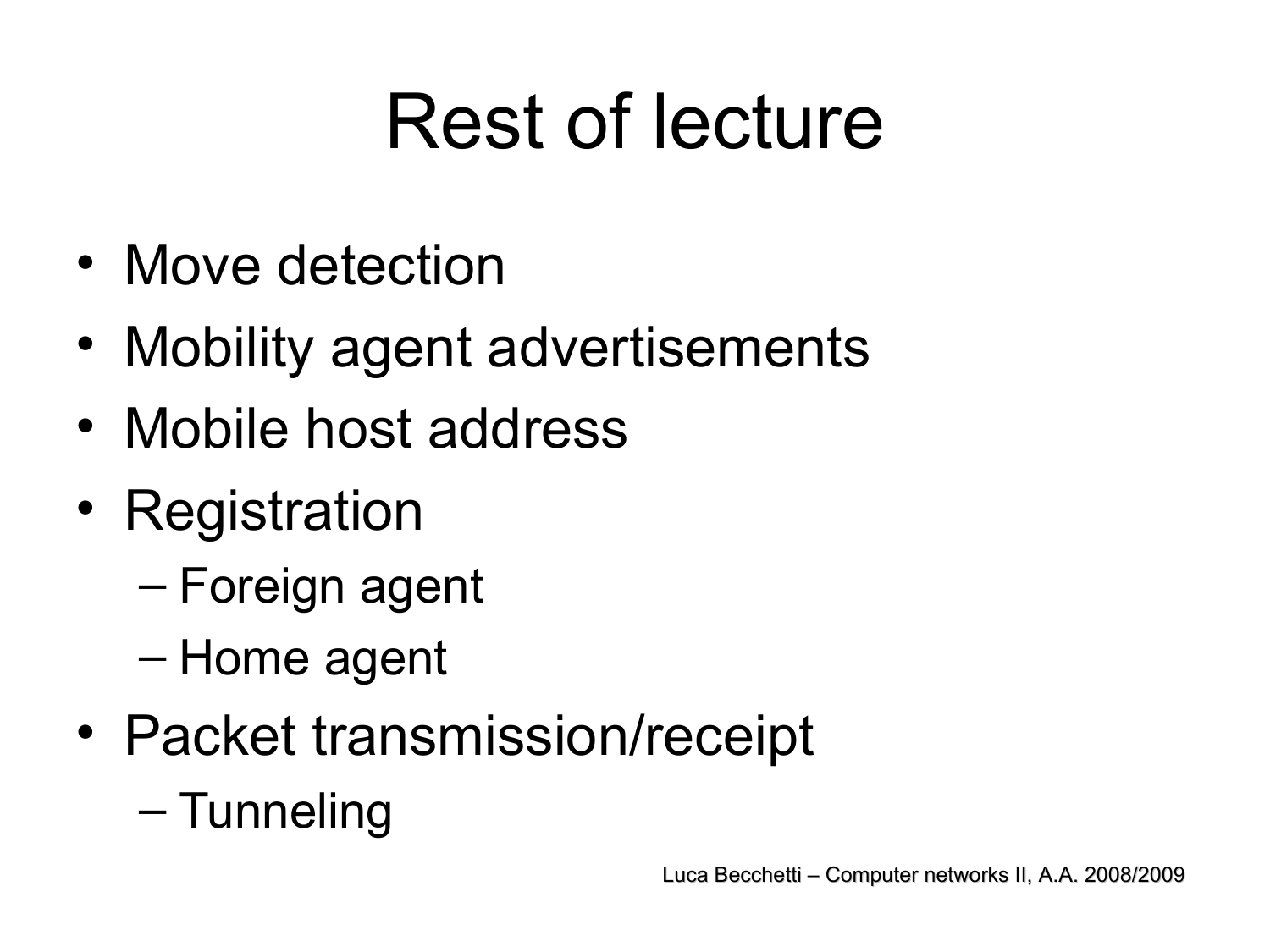### Move detection

- Discovery of a new network or of home network (when returning)
- Techniques similar to those used in cellular telephony
- Dedicated nodes of the network (often foreign agents themselves) periodically announce their presence to transit mobile nodes
- Every mobile node receiving announcement from foreign agent starts a timer
- Assume loss of connectivity if timer expires before a new announcement
- If announcements received from another agent before time expiry --> try to register by this agent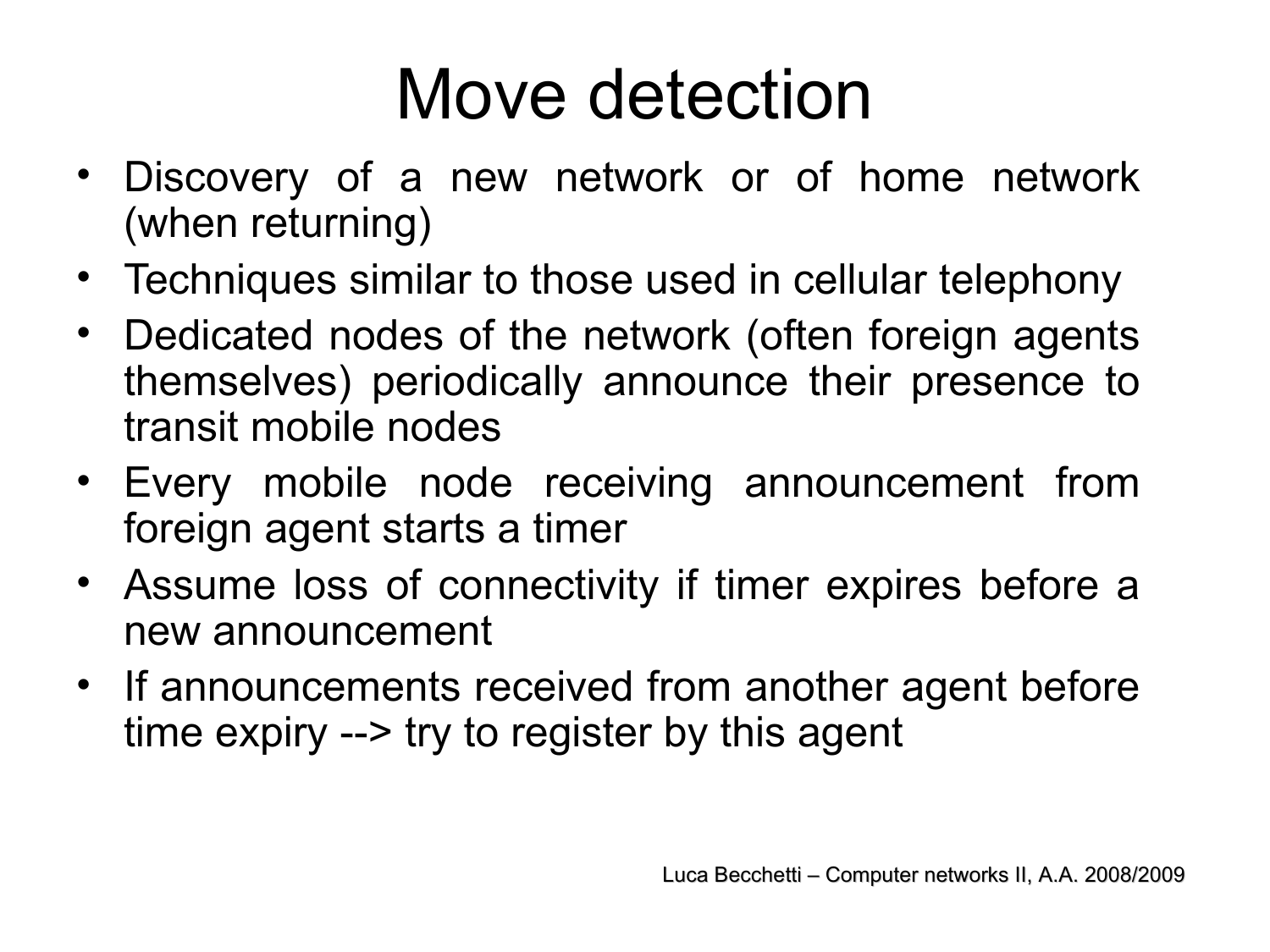## Mobility agent advertisement

- Uses ICMP *router discovery*
	- Periodically sent by home/ foreign agent
	- Can be solicited with ICMP *router solicitation*
- Mobility extension of ICMP router discovery
- Recognized by different (larger) length of ICMP message

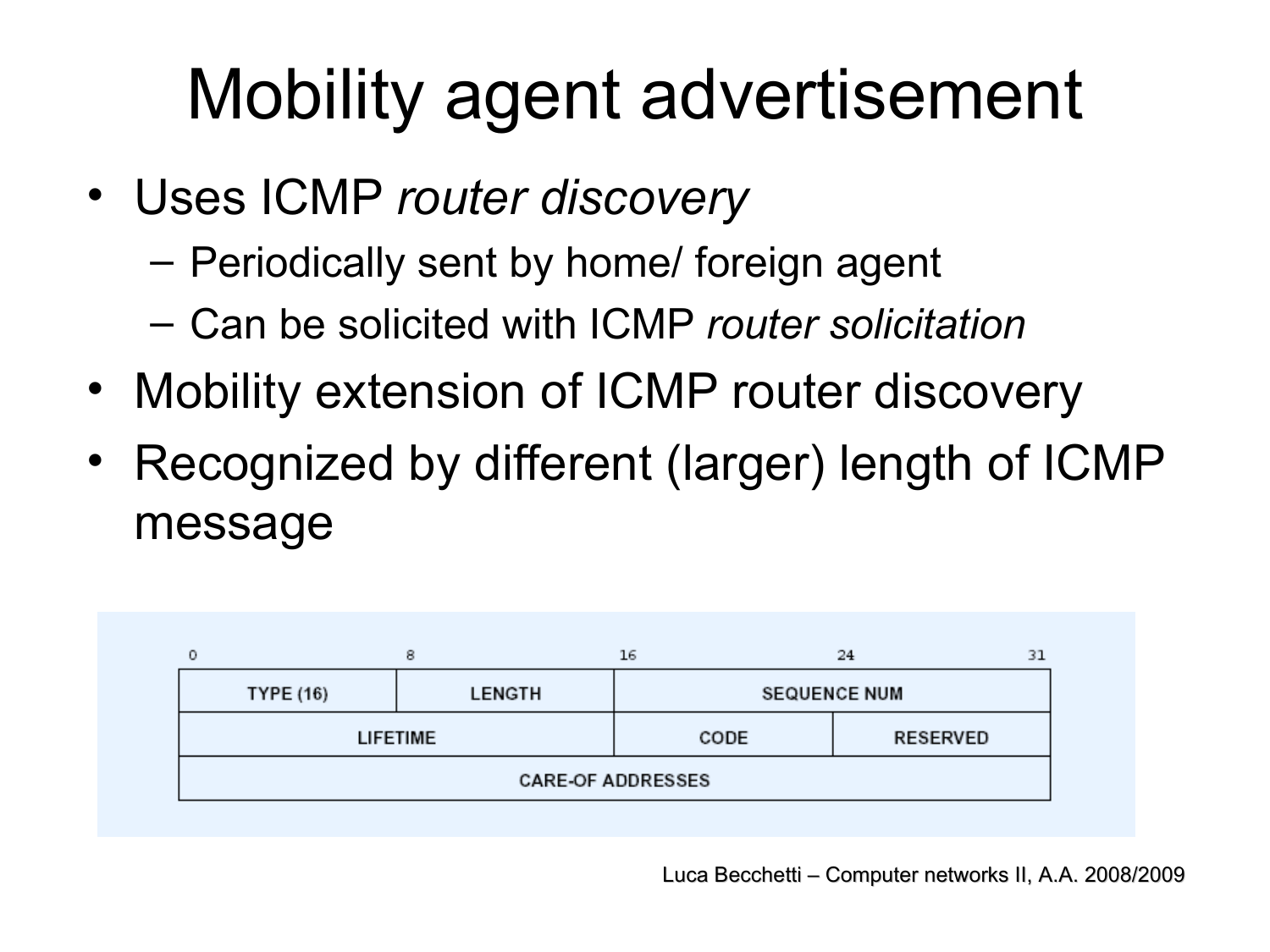## Mobility agent advertisement

- Lifetime: max. time to accept registration requests
- Sequence number: allows to match requests with replies
- Code:

| Bit | Meaning                                                                                   |  |  |
|-----|-------------------------------------------------------------------------------------------|--|--|
|     | Registration with an agent is required; co-located<br>care-of addressing is not permitted |  |  |
|     | The agent is busy and is not accepting registrations                                      |  |  |
|     | Agent functions as a home agent                                                           |  |  |
|     | Agent functions as a foreign agent                                                        |  |  |
|     | <b>Agent uses minimal encapsulation</b>                                                   |  |  |
| 5   | Agent uses GRE-style encapsulation†                                                       |  |  |
|     | Agent supports header compression when communicating<br>with mobile                       |  |  |
|     | Unused (must be zero)                                                                     |  |  |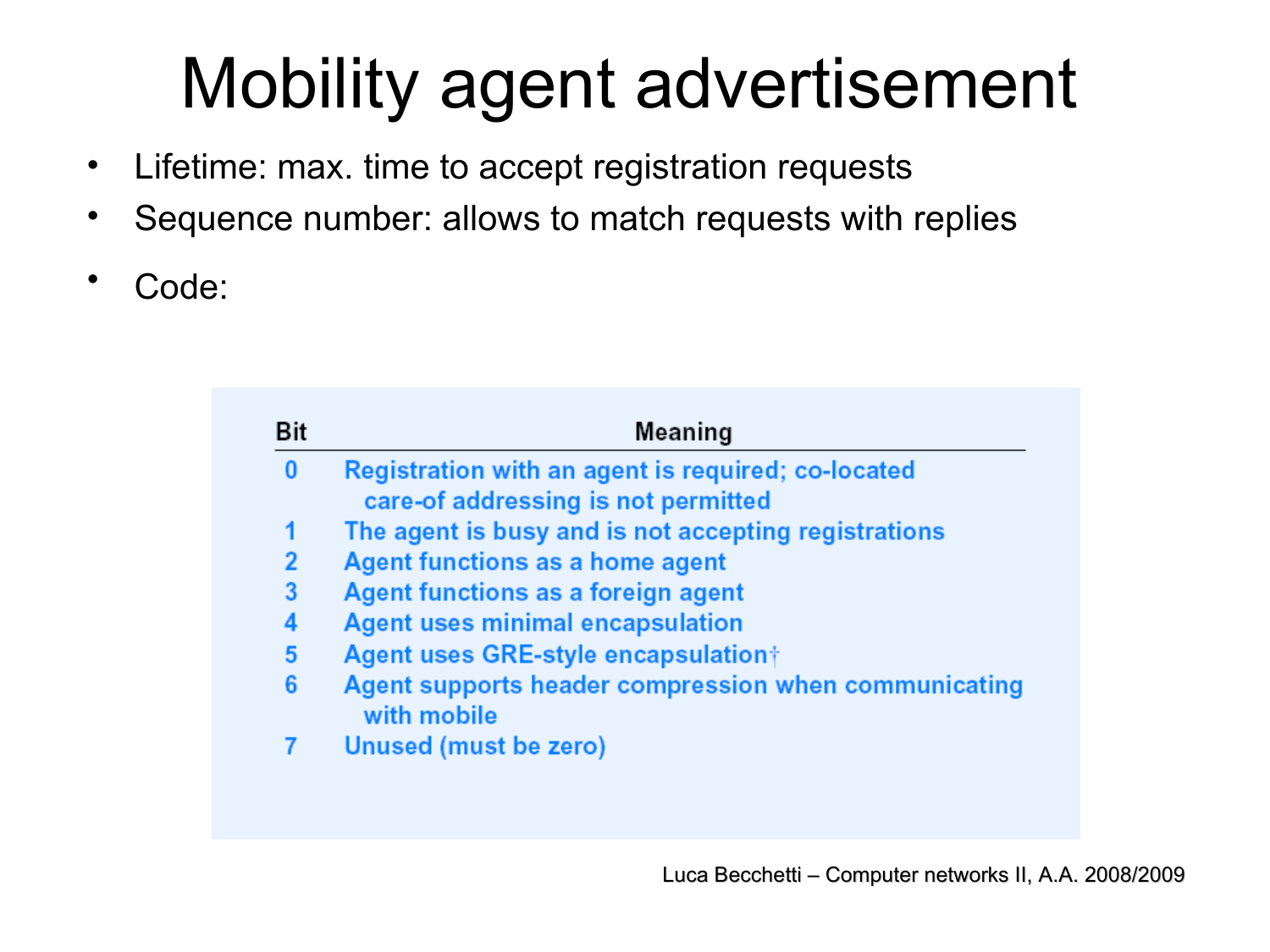#### Address/Care-of-Address

- A *foreign agent* must be present in this case
- Mobile host registers by foreign agent
- Mobile host obtains a care-of-address
	- This address belongs to the foreign agent and can be shared with other mobile hosts

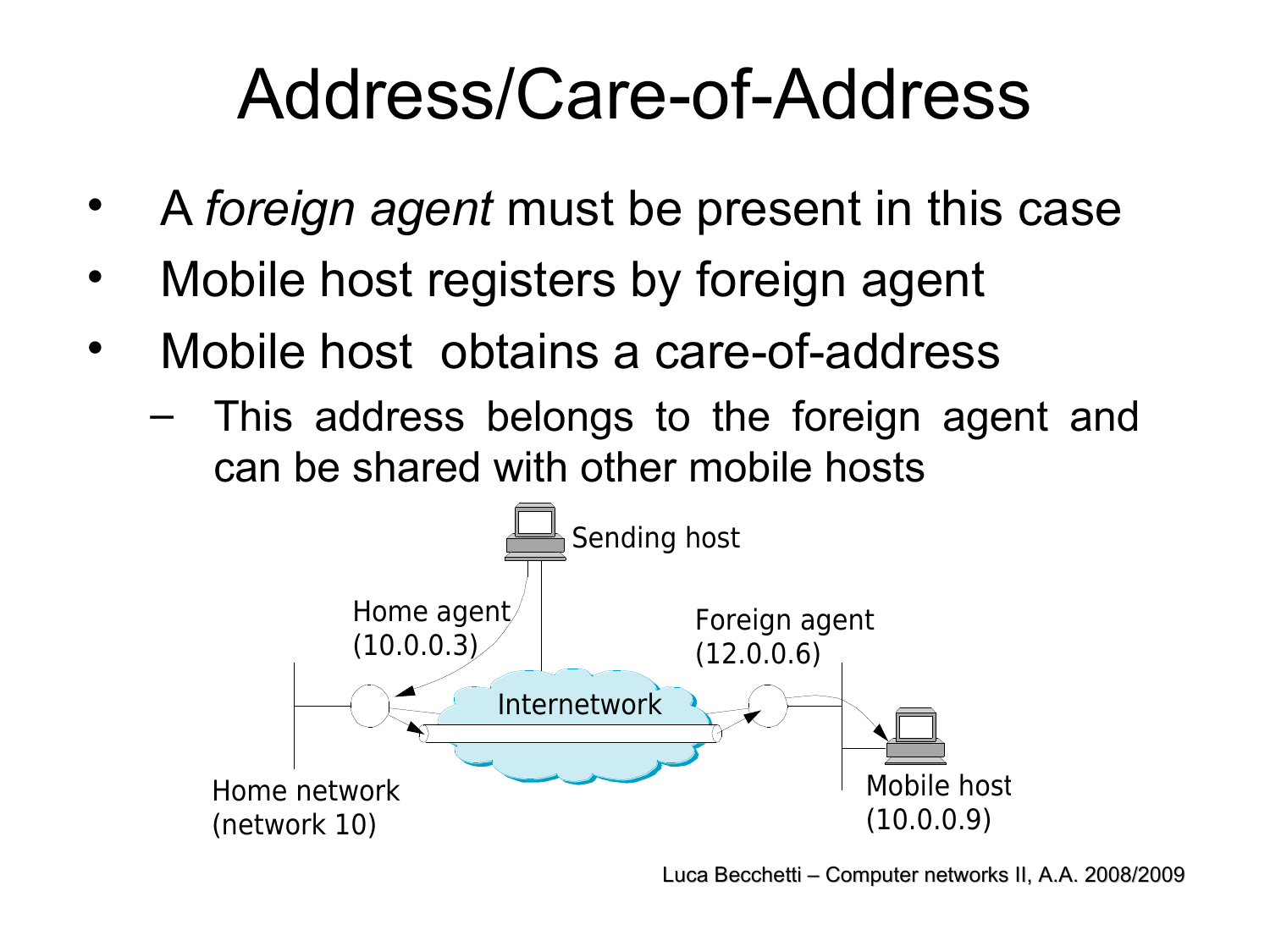#### Address/Co-located Address

- Foreign network has no *foreign agent*
- Host uses DHCP to obtain temporary co-located address
	- $\triangleright$  Pool of addresses reserved to mobile hosts
- Host registers directly by home agent
	- $\triangleright$  Host manages mobility directly

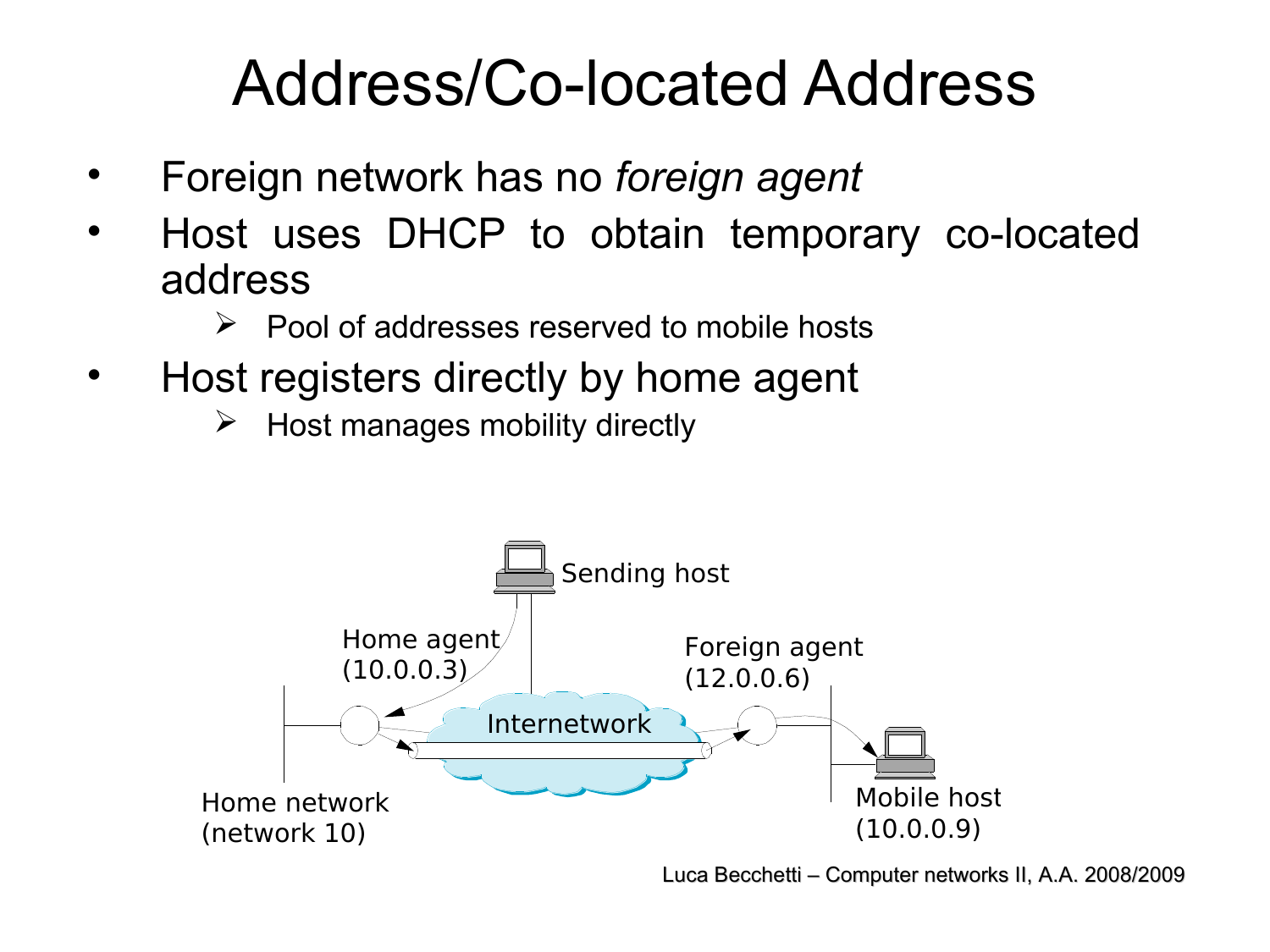## Registration

- Host uses a care-of-address:
	- Registration by foreign agent
	- Foreign agent forwards registration to home agent
	- Host knows address of own home agent
	- Communication between host and foreign agent at link level
- Host uses co-located address
	- Direct registration by home agent unless
		- Foreign agent present R bit is 1 (registration required) in mobility agent advertisement
		- This option used for security and accounting purposes
		- In this case foreign agent is not used to assign a careof-address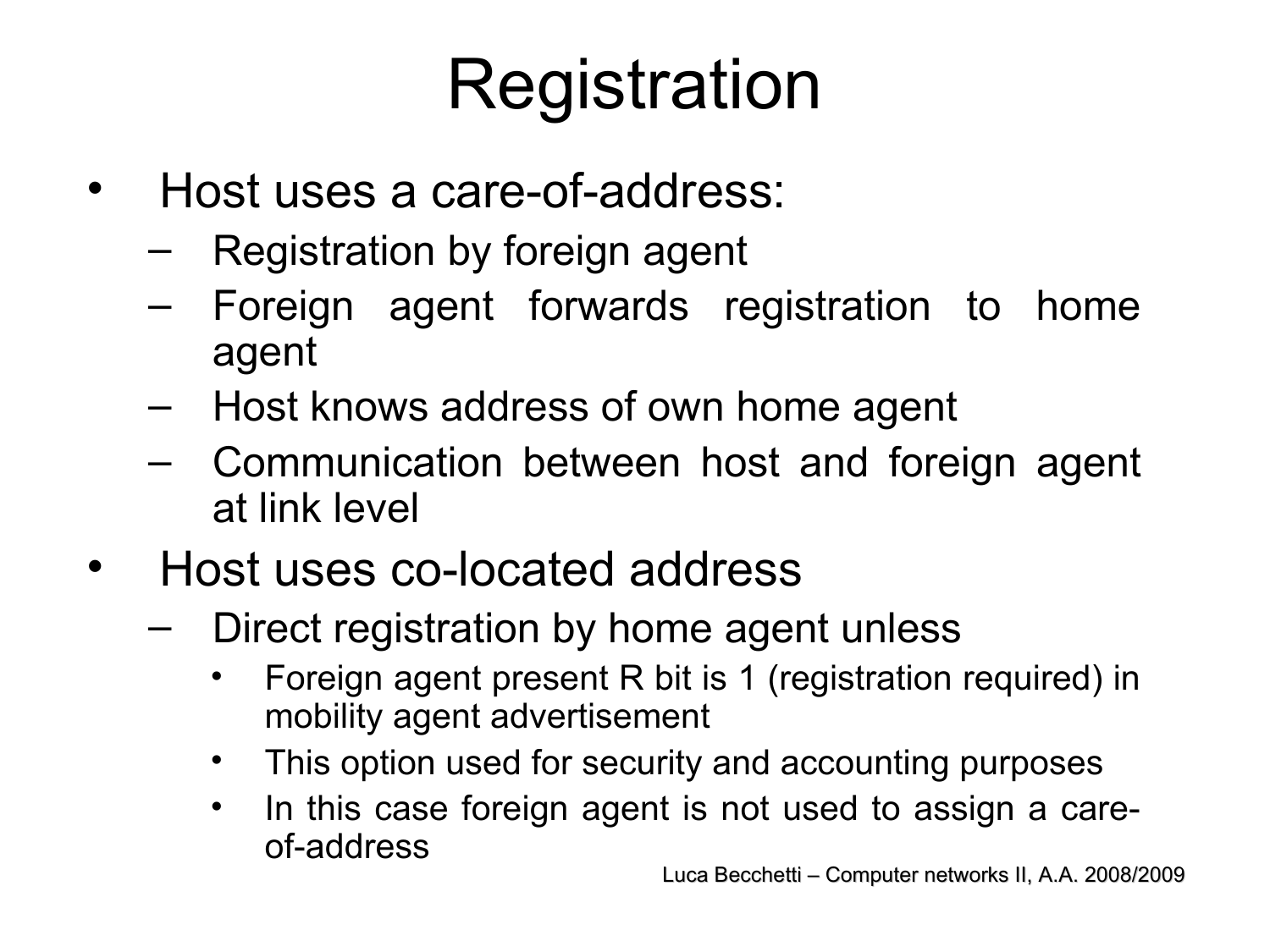## Registration

- Communication over UDP (port 434)
- Type: request or reply
- LIFETIME: care-of address maintained in bindingcache until LIFETIME expires

| $^{\circ}$             | 8            | 16              | 31 |  |
|------------------------|--------------|-----------------|----|--|
| TYPE (1 or 3)          | <b>FLAGS</b> | <b>LIFETIME</b> |    |  |
| <b>HOME ADDRESS</b>    |              |                 |    |  |
| <b>HOME AGENT</b>      |              |                 |    |  |
| <b>CARE-OF ADDRESS</b> |              |                 |    |  |
| <b>IDENTIFICATION</b>  |              |                 |    |  |
|                        |              | EXTENSIONS      |    |  |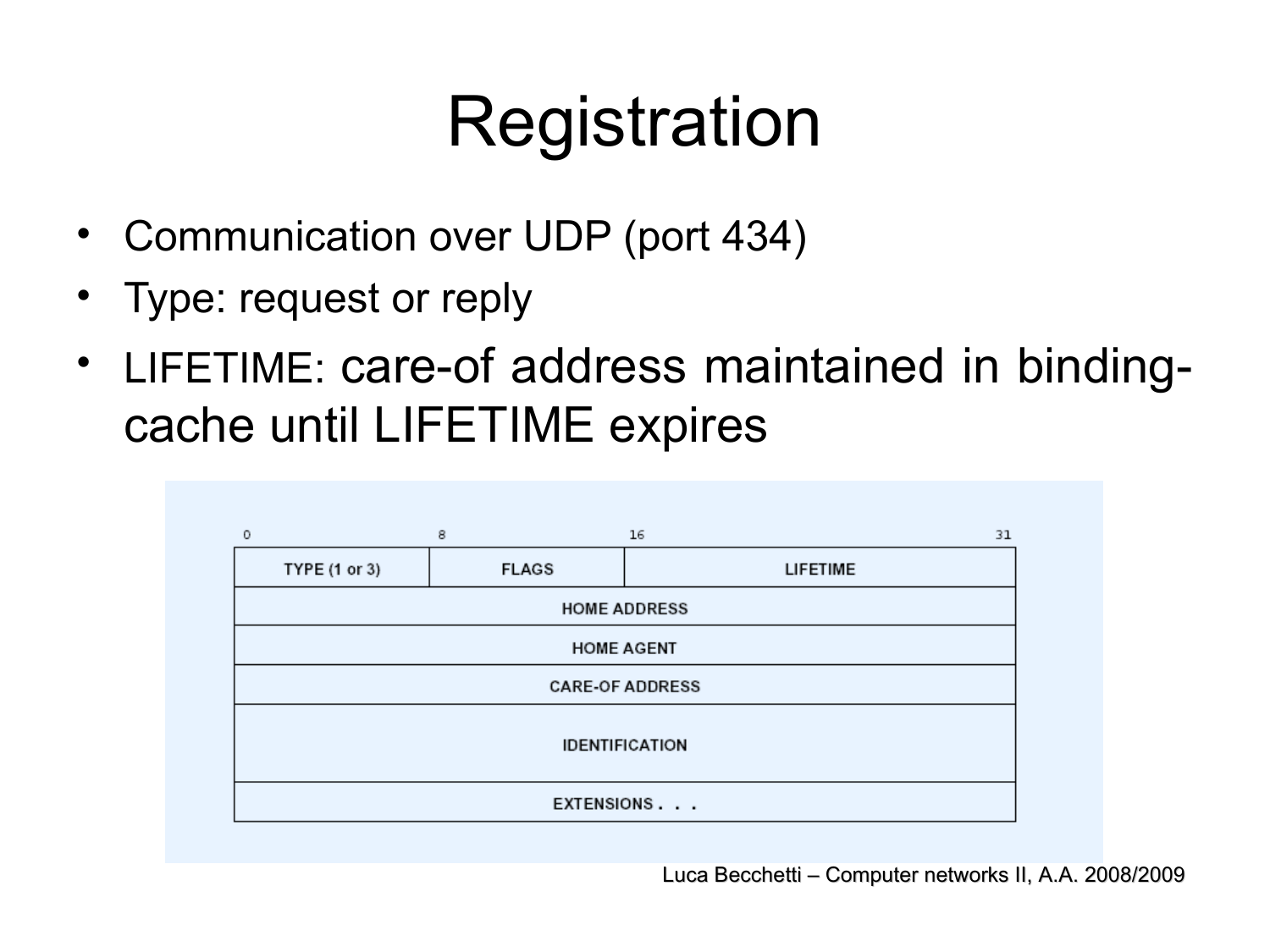## Registration

- HOME ADDRESS, HOME AGENT, CARE-OF-ADDRESS: Mobile host's home address, address of mobile host's home agent, address at foreign network used for tunneling
- IDENTIFICATION: used to match requests to replies
- FLAGS: options in communication with HOME AGENT

| Bit      | Meaning                                                                               |
|----------|---------------------------------------------------------------------------------------|
| $\bf{0}$ | This is a simultaneous (additional) address<br>rather than a replacement.             |
|          | Mobile requests home agent to tunnel a copy of                                        |
|          | each broadcast datagram                                                               |
| 2        | Mobile is using a co-located care-of address and<br>will decapsulate datagrams itself |
| 3        | Mobile requests agent to use minimal encapsulation                                    |
| 4        | Mobile requests agent to use GRE encapsulation                                        |
| 5        | <b>Mobile requests header compression</b>                                             |
| $6 - 7$  | Reserved (must be zero)                                                               |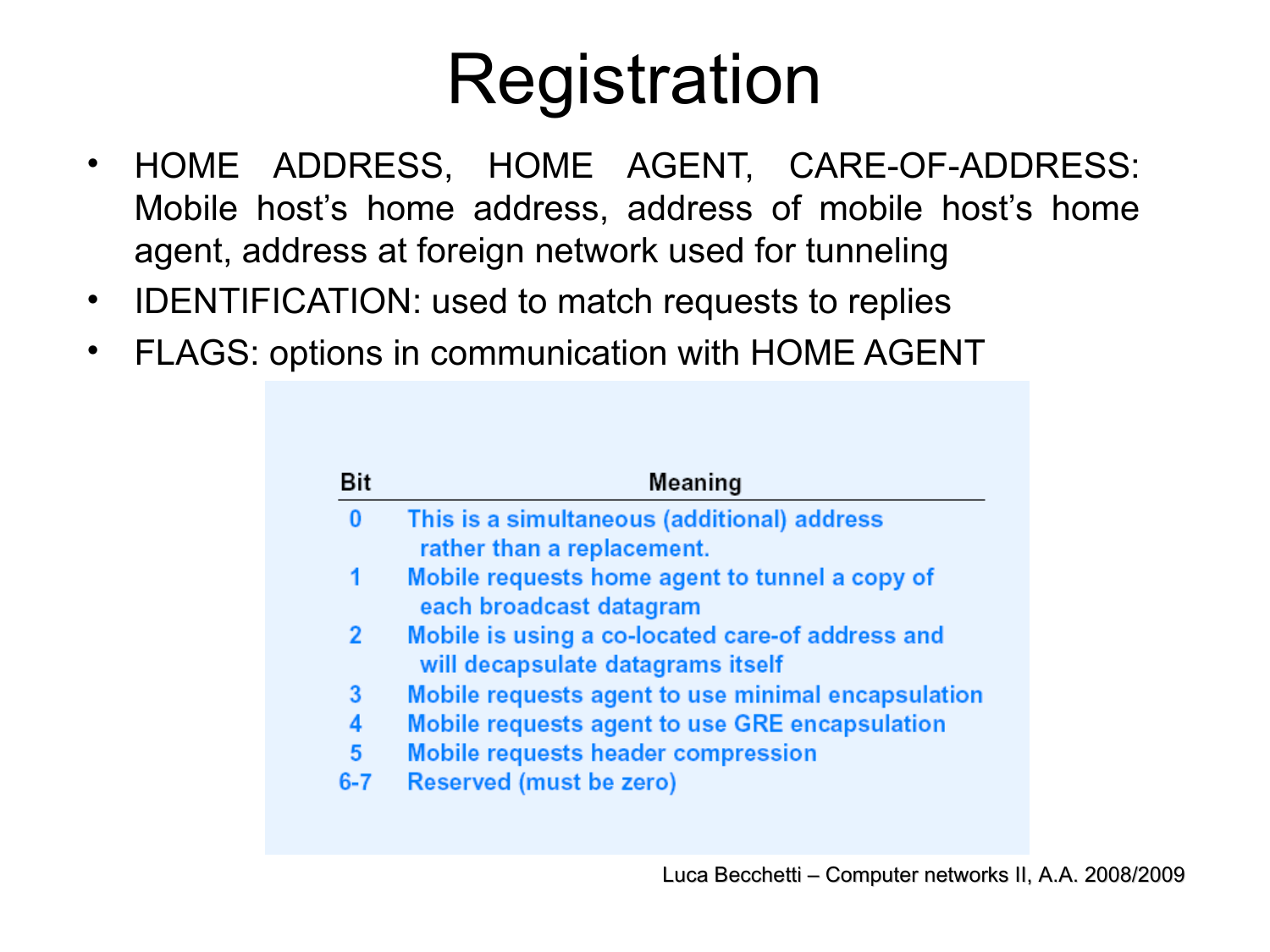#### Packet receipt

- Host A sends packet to mobile host B in foreign network
	- A sends packet to B's home agent
	- Tunnel between home agent and foreign agent (or host, if colocated address)

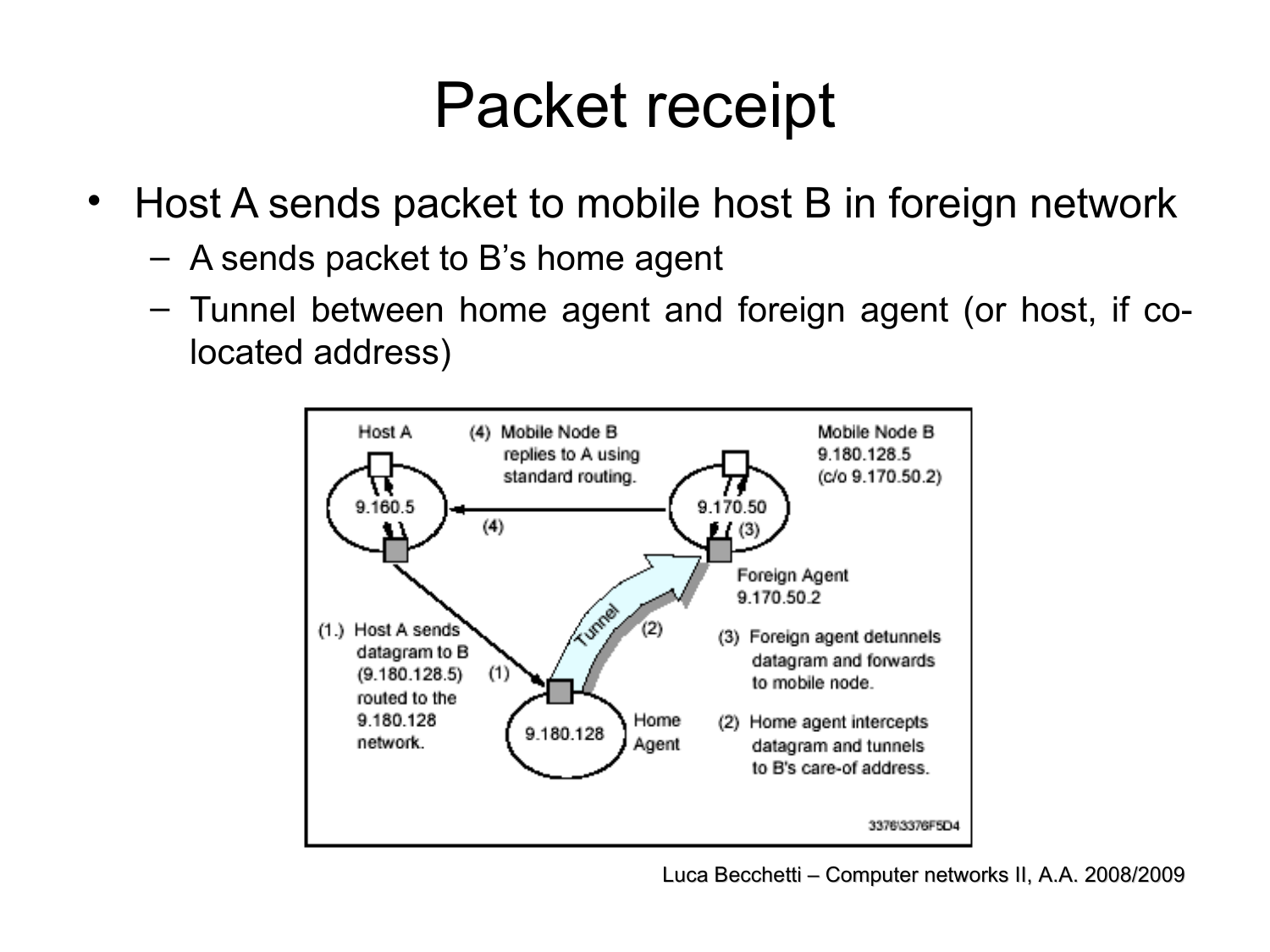#### Packet receipt/cont.

- Problems:
	- Host A belongs to same home network as B
		- In this case, packet normally directly delivered at link layer and not read by routers (and therefore home agent)
	- B' home network contains other routers besides home agent
		- B belongs to subnet 10.0.1/ while home agent for network 10.0/ belongs to subnet 10.0.0/
		- R9 route packets directed at B

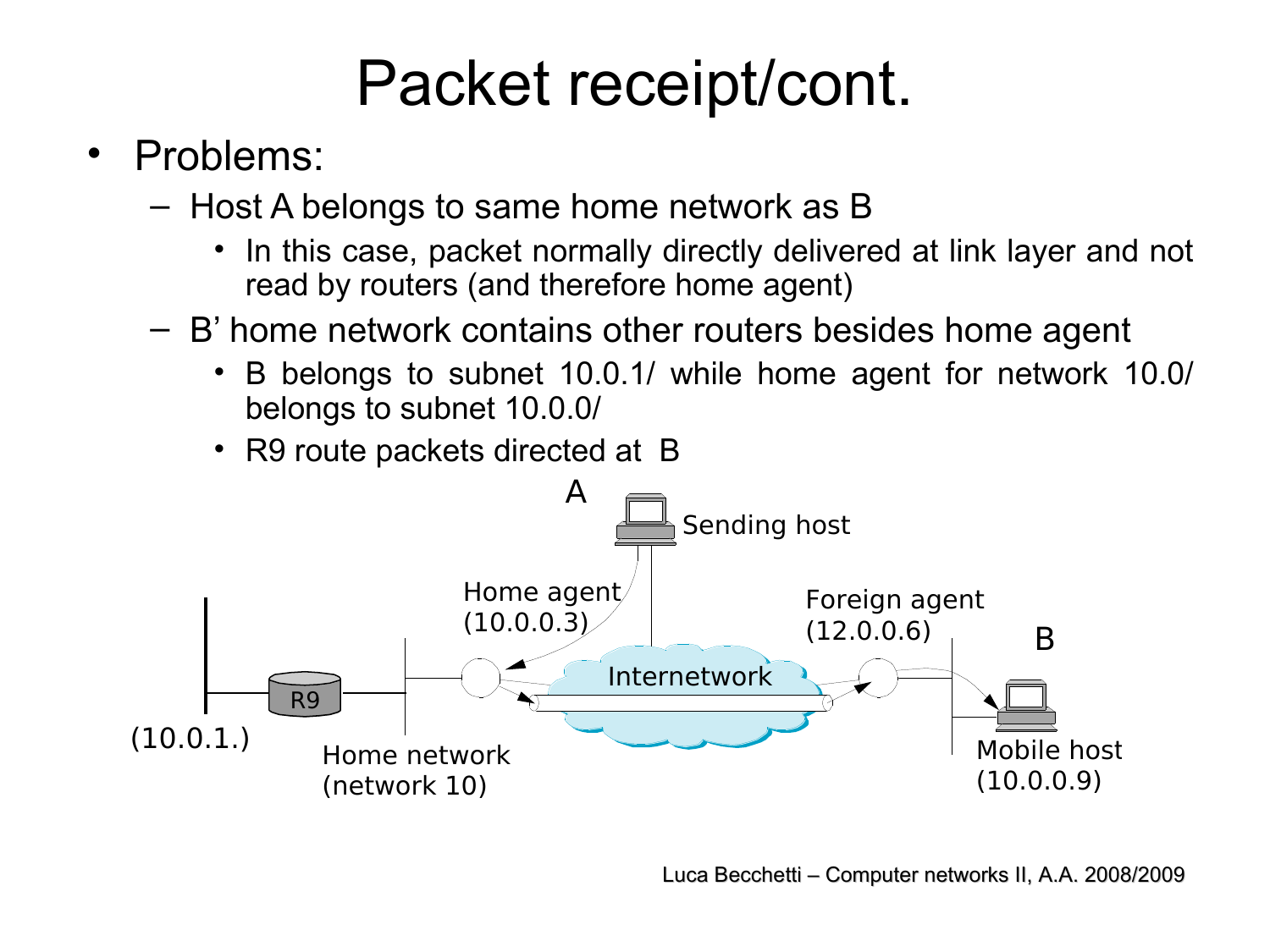#### Packet receipt/cont.

- Solution: ARP proxy
	- Home agent associates B's IP address to own physical interface towards internal network
	- Home agent sends ARP message (gratuitous ARP) with this association when B registers by foreign agent
		- In this way, ARP caches possibly containing associations for B's IP address are updated

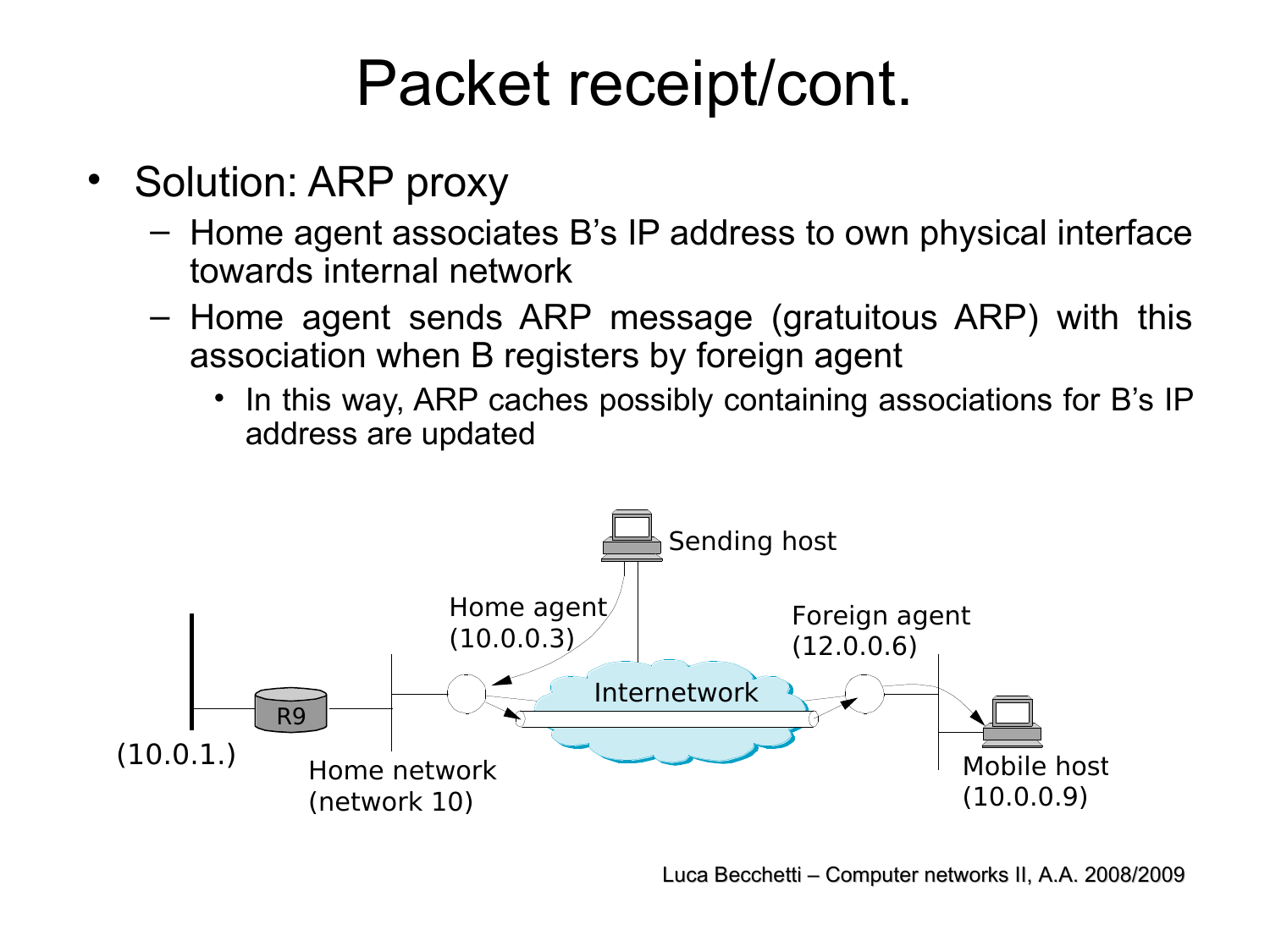# ARP proxy (promiscuo, hack)

- Permette di definire più reti locali
	- Rete principale nota all'esterno
	- Reti locali aggiunte successivamente nascoste
- Router speciale che:
	- Funziona da switch tra le diverse reti locali
	- Funziona da router da/verso l'esterno
- I router ignorano la presenza di subnet fisicamente distinte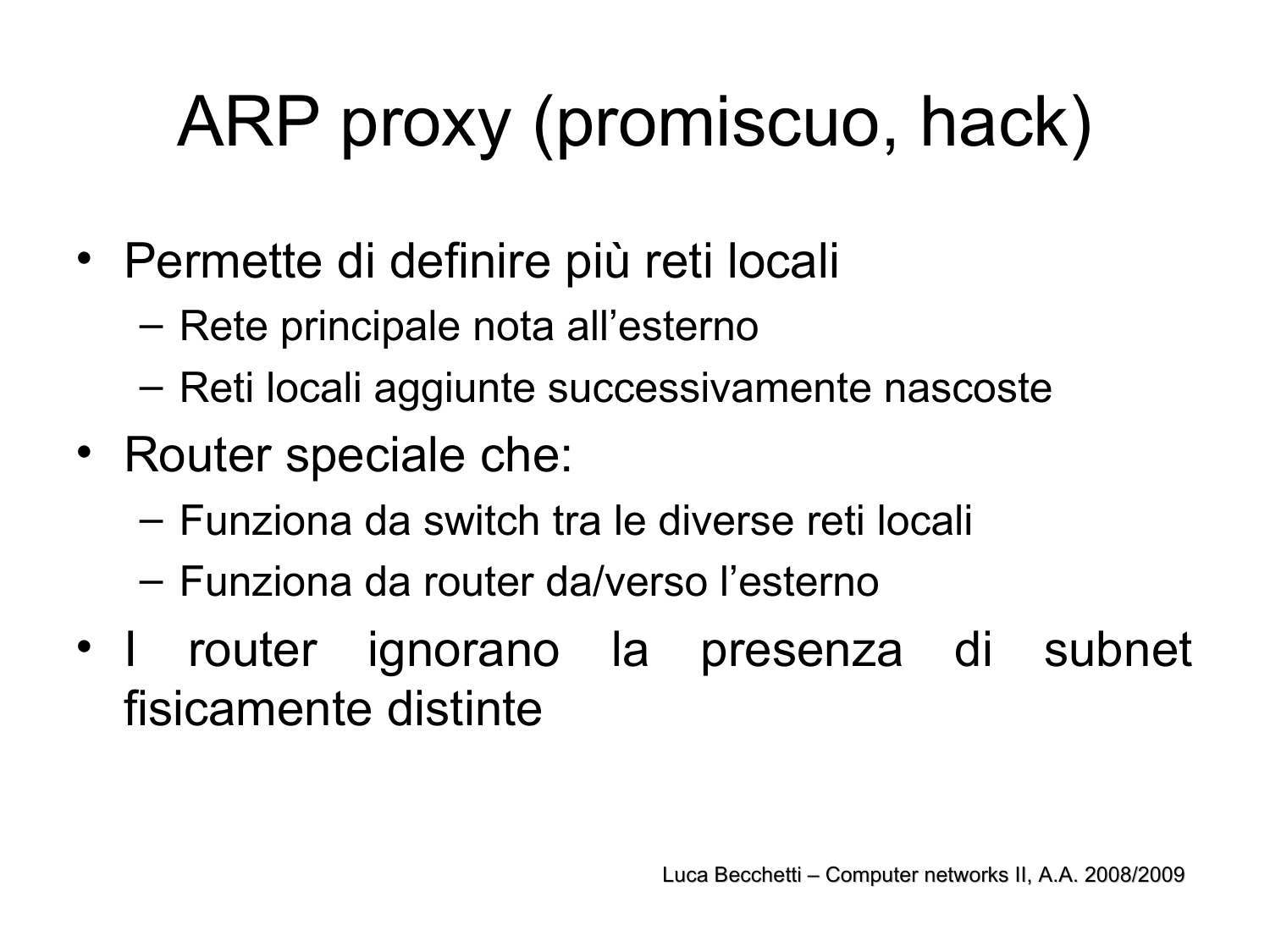#### ARP proxy - cont.



- Dgram IP1⇒IP4
	- R cattura richiesta ARP bcast di H1 e restituisce proprio MAC address
	- Datagrammi da IP1 a IP4 sono spediti a R che li inoltra a IP4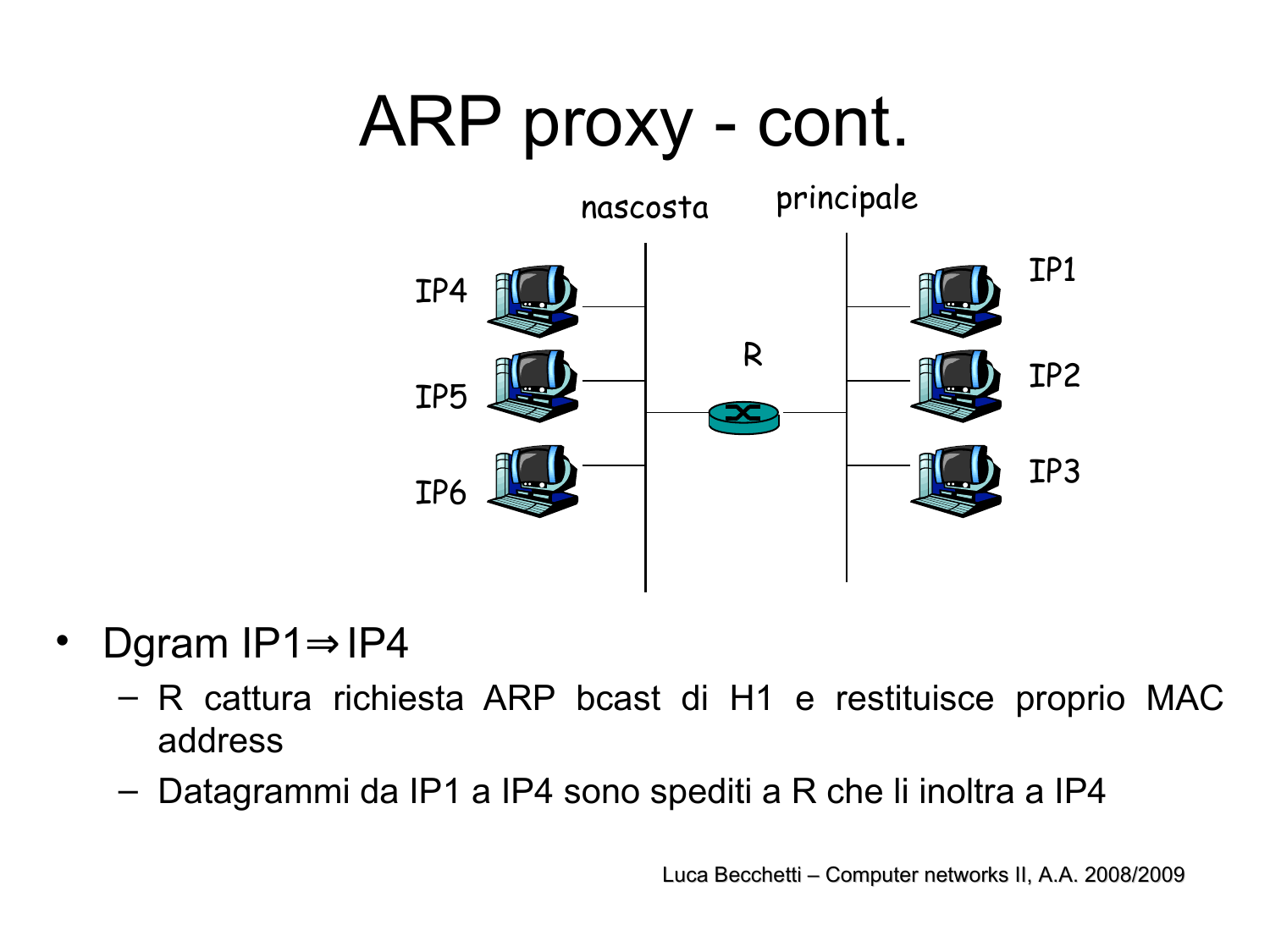## Sending packets

• Host B replies to A using standard routing

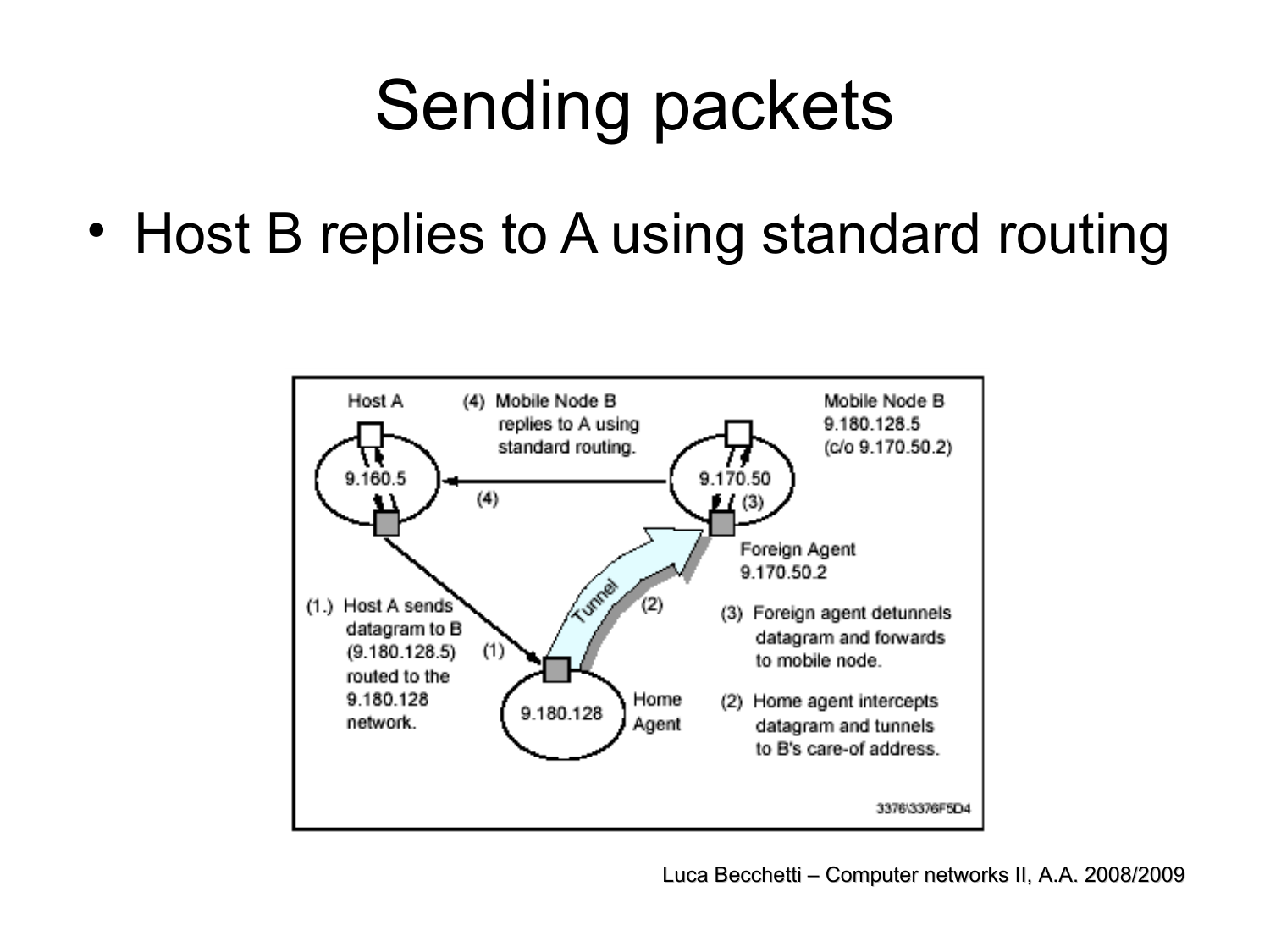# Routing

- Routing to mobile host traverses home agent
- Very inefficient if sending host close to mobile host *(triangle routing problem)*

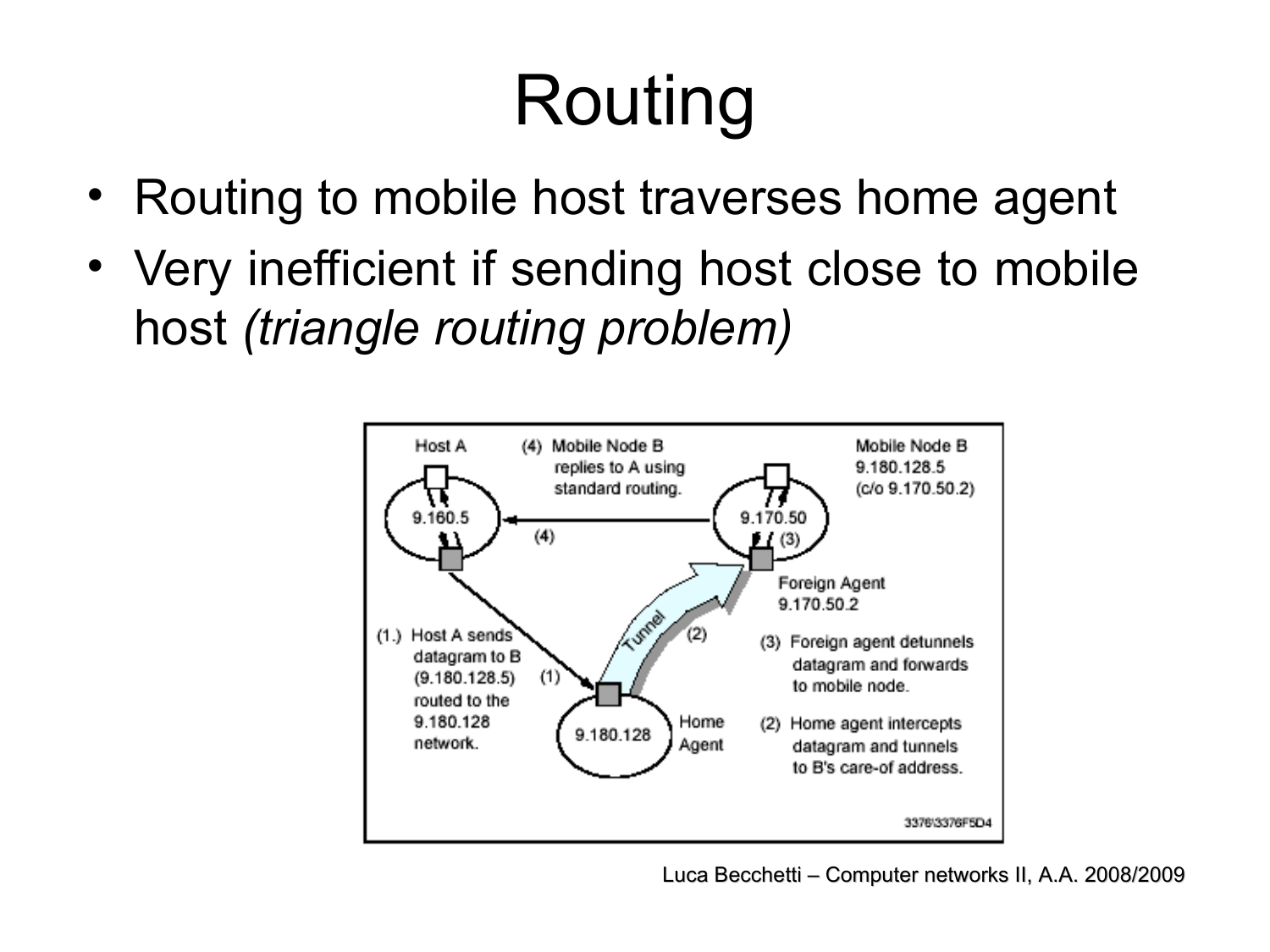# security in mobile IP

- Session key with local router
	- Key distribution center
	- Diffie-Hellman for key exchange
- Authentication required between home agent and mobile host
	- Default algorithm is MD5
	- 128 bit keys
	- Foreign agent must support this authentication method
- Other algorithms can be applied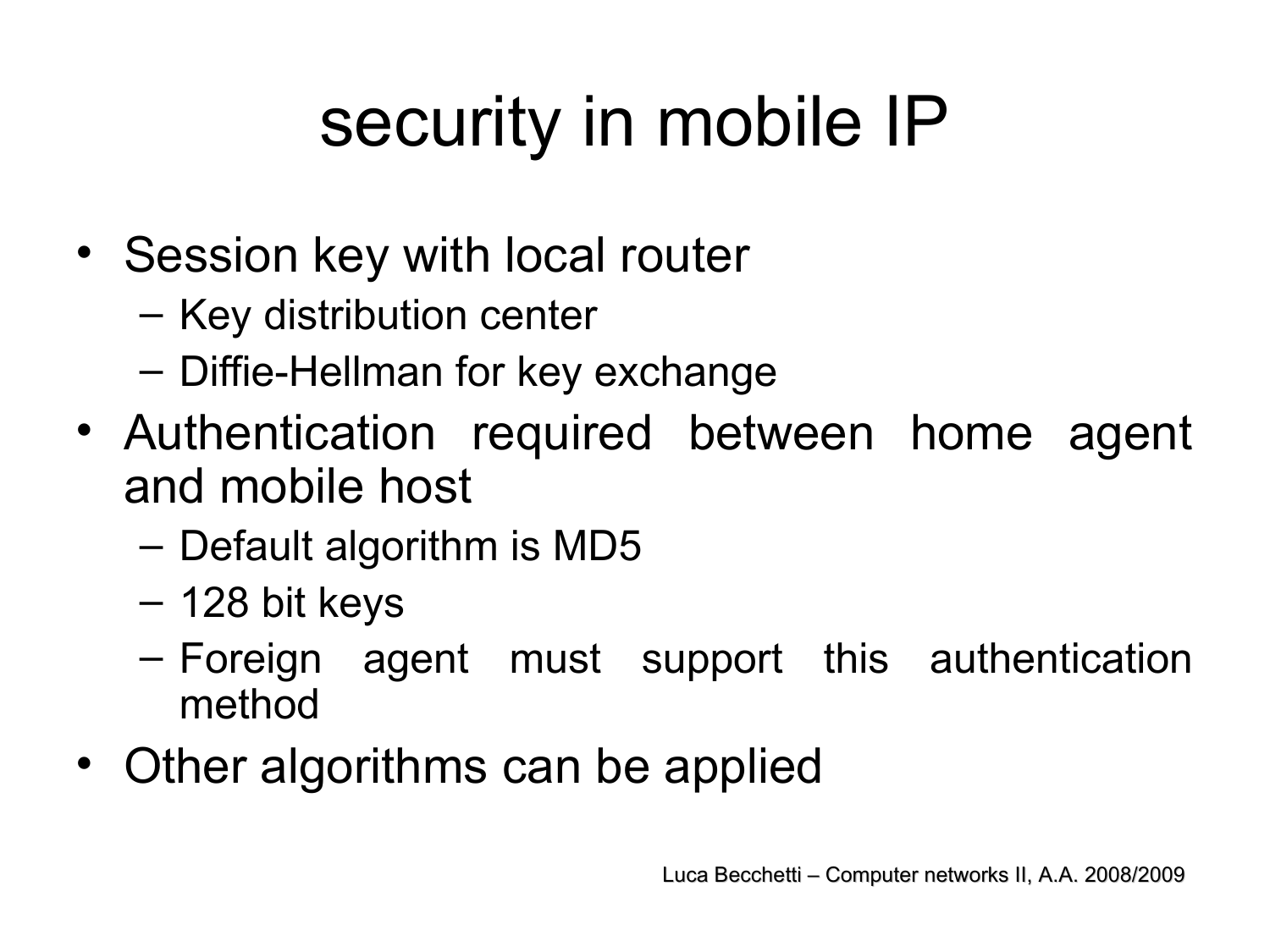#### Other security issues

- Traffic tunneling from home agent to mobile host at corresponding care-of-address
- ARP not autheticated
- Communication between foreign and home agent must be secure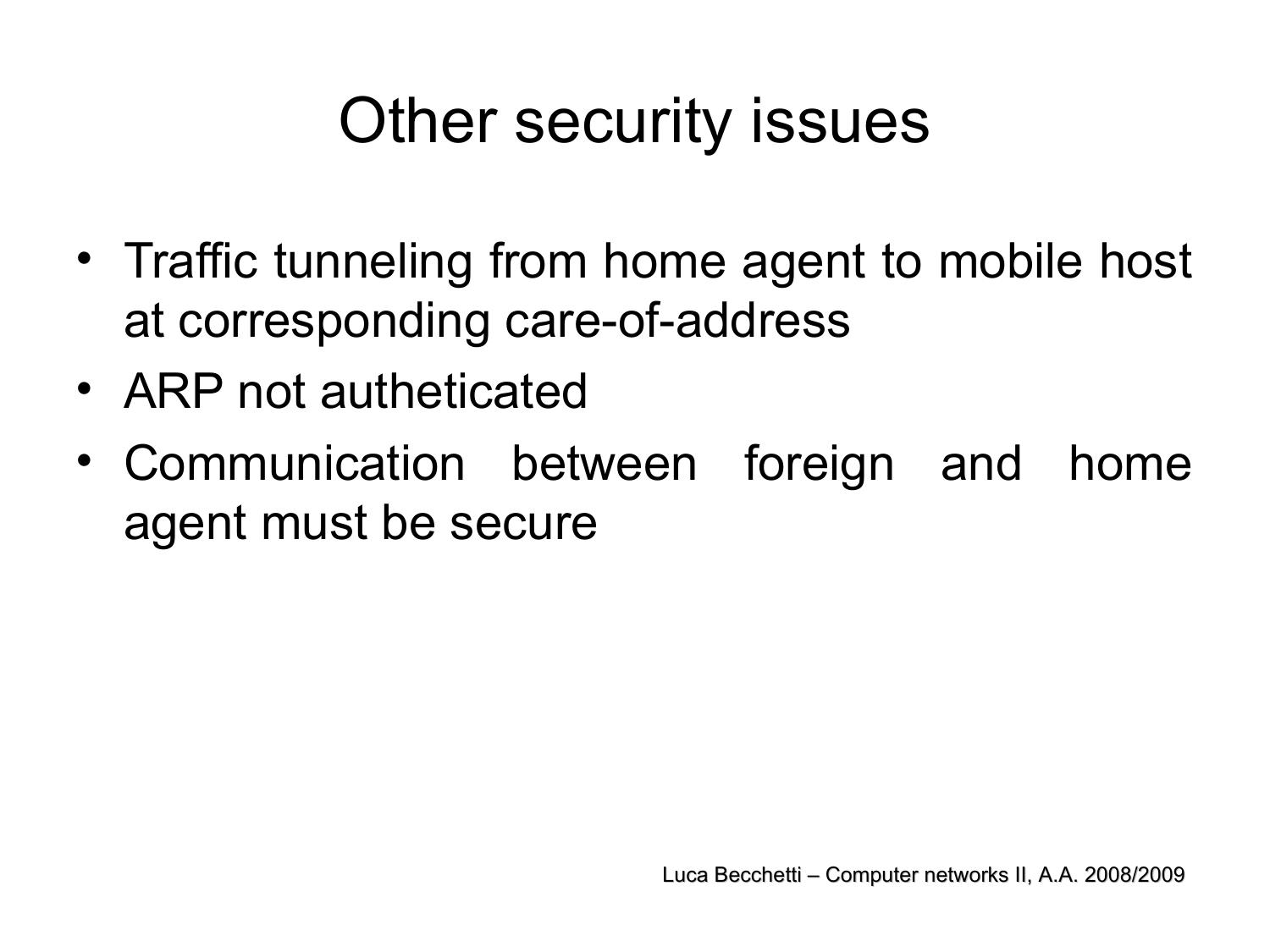#### Other issues

• Firewalls: problems since they filter packets according to specific rules

– Registration messages use UDP

• Transparency: different opinions about survival of TCP connections during mobility of hosts